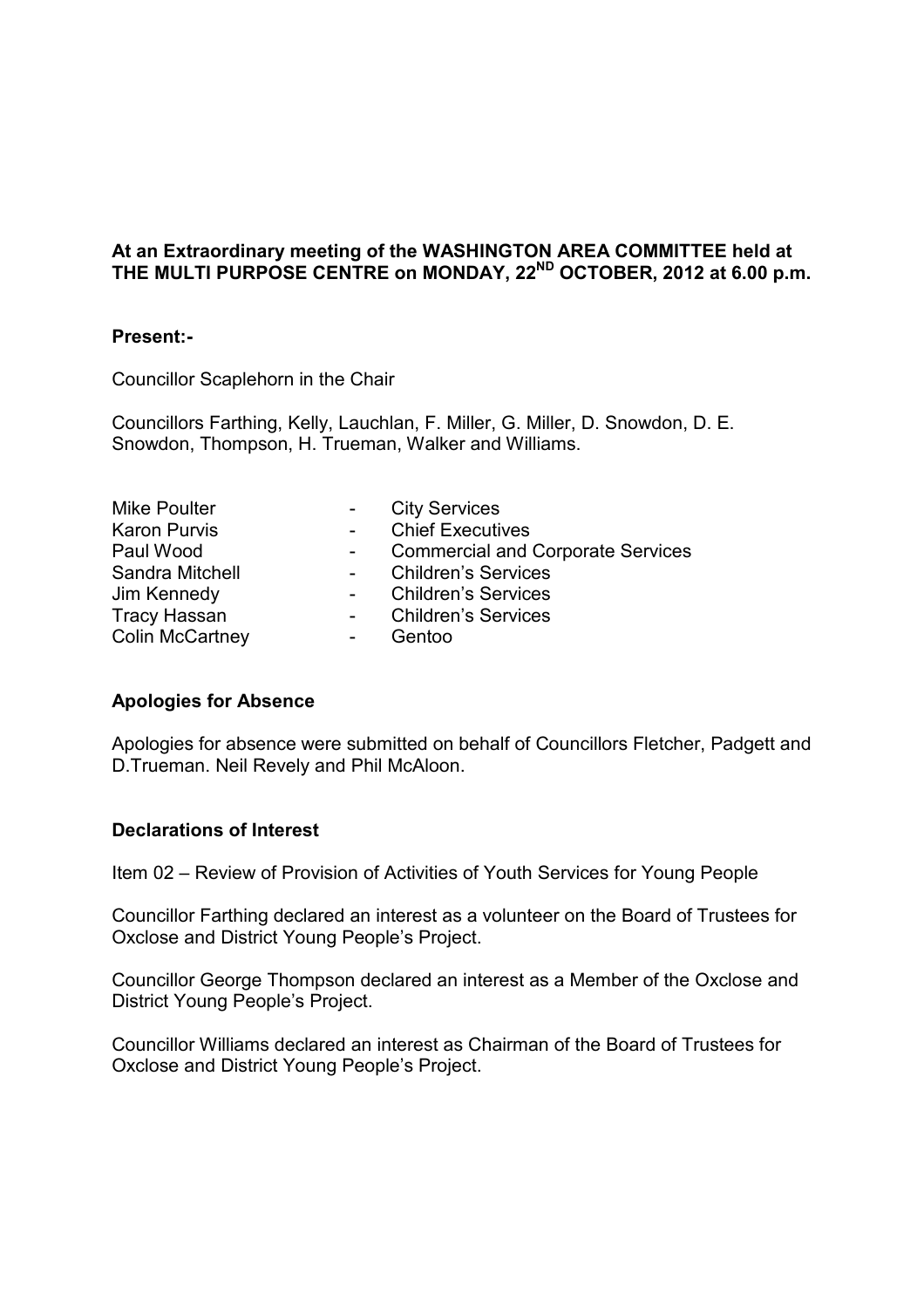# **Review of Provision of Activities of Youth Services for Young People**

The Executive Director of Children's Services provided a powerpoint presentation (copy circulated) Tracey Hassan introduced the presentation which provided the committee with the recommendations from the People Board on the commissioning of youth services in the area.

(For copy of presentation – see original minutes)

Tracy Hassan, Commissioning Lead, advised that the Consultation had been undertaken between June and September 2012 to seek views on youth provision and activities for young people in the city. The Area Committees People Board had been consulted on the provision within their area of the city. The People Board had been asked a set of three questions and the draft service outcomes and draft service specifications had been given consideration. A set of recommendations for the Area Committee had been developed and approval of these recommendations was being sought at this extraordinary meeting.

Ms Hassan also advised that the age ranges had been extended from 13 – 19 years to 11 – 19 years, plus services for  $8 - 10$  year olds.

The three questions for the Board to consider were:-

- i) Are there any additional outcomes to add to the draft Outcomes Framework?
- ii) Are there any specific needs within the area which have not been addressed in the draft Service Specification; and
- iii) Are there any questions Members wish to have included as part of the evaluation criteria to support the award of the youth contract?

The Chairman proposed that the Committee look at each question and consider the recommendations to be agreed in stages rather than discuss all questions together.

## **Additional Outcomes to add to the draft Outcomes Framework**

Councillor Kelly raised concerns that due to the public health responsibilities being transferred over to the Local Authority again that there could be a level of duplication occurring.

Ms Hassan assured Members that they were looking at the situation and that any proposed activities would need to be complimentary to the current provision which would be robustly monitored.

Sandra Mitchell, Head of Early Intervention and Locality Services advised that some providers may signpost to other services.

Councillor Kelly wished to stress the need to be aware that there would be groups out there which would need to be reached.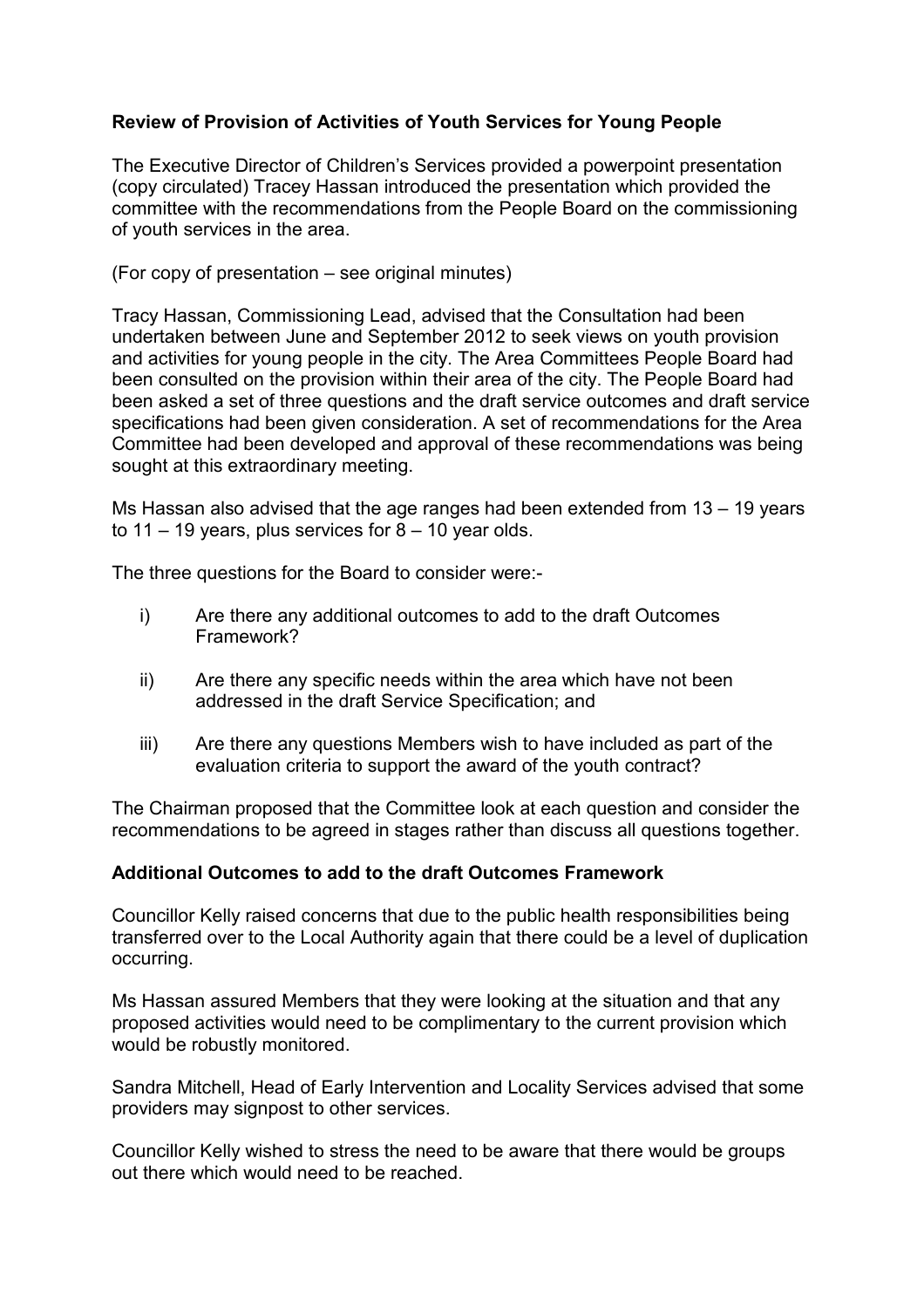- 1. RESOLVED that the Committee considered the inclusion of additional outcomes as part of the Outcomes Framework to :-
- i) include health related issues and safety awareness to include bullying and domestic violence – also drugs, alcohol and sexual health issue (raised by young people at the State of the Area Debate); and
- ii) Increase skills and confidence, helping young people to be job ready

## **Specific needs within the area which have not been addressed in the draft Service Specification**

Councillor Farthing commented that there needed to be a link to local culture and history as it was important to build on the good work being done by our schools.

Ms Hassan advised that they would be able to include a link to heritage in the proposals.

Councillor G. Miller raised concerns that the list was very complex, which he felt may limit the number of providers applying. Councillor Miller also commented that he was not certain this process would give us everything we needed but he looked forward to seeing how the team would manage and monitor the works.

Councillor Kelly commented that he totally agreed with the recommendation not to introduce a charge for sessions but raised a concern that, as money was tight, charities and the lottery commission were not willing to fund projects which they believed to be the Local Authority's responsibility and this would need to be taken into consideration.

Councillor Kelly also commented that he shared Councillor G. Miller's concerns that we may have difficulty in monitoring the provision and there needed to be a mechanism in place to do so.

Ms Hassan advised that they did have detailed documents which would be produced on the Provider days, which would help support providers as a 'top layer' with a more detailed programme behind it.

Councillor Kelly cautioned that if we were setting up something which depended on funding being brought in, that he did not want to see the whole project fail, should the funding not be obtained.

The Chairman agreed with Councillor Kelly but commented that we were all facing cuts and the need to be more robust.

2. RESOLVED that the Committee considered the inclusion of the following specific requirements of the area which had not already been addressed in the draft service specification for both 8-10 and 11-19 year olds provision:-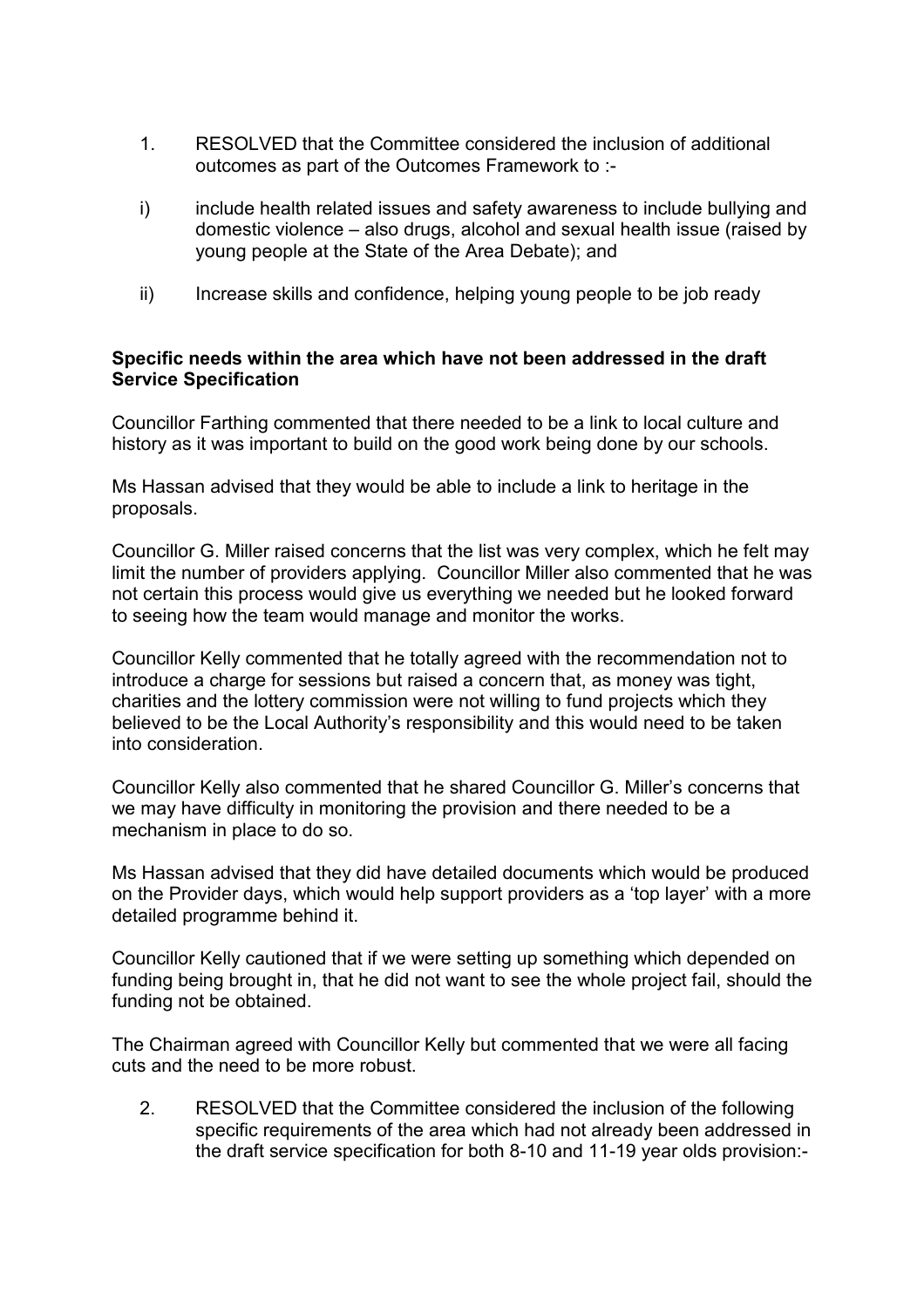- i) The partnership section should look to include Faith groups, schools, community centres, health based projects and services, uniformed groups;
- ii) Providers would be encouraged to raise additional funding to provide additional/new activities giving added value to the contract;
- iii) Providers would be encouraged to work with other service providers and local organisations to avoid duplication of services;
- iv) Transition in relation to the different age groups and moves to and between the different provision/ services to be addressed;
- v) The Committee was not in favour of charging for provision therefore this would be removed from the service specification;
- vi) Provision should include a wide range of services and link with local amenities and make good use of outdoor spaces to promote and link in with the areas heritage and culture;
- vii) The service provided needs to be attractive to young people and advertised/promoted in an appropriate way;
- viii) Signposting and referrals to other youth provision and specialist services is important (for harder to reach children);
- ix) Inspection and quality assurance is important to ensure young people are getting the best possible support.

## **Options for delivery**

Councillor G. Miller commented that he was pleased to see the age range changed to include 11 -19 year olds and was delighted we would now have a flexible approach, therefore he was happy to proceed with any of the three options available once we had the providers on board.

Councillor Kelly commented that the two sessions and the third banked session, if used for the whole of Washington, would offer a flexibility to support the area and he was also pleased to see the age range had been changed to 11 -19 year olds.

Councillor Walker enquired as to how the mechanism for choosing and managing the banked sessions would operate.

Ms Hassan advised that the process would be supported with intelligence from our Intel hub and supported by the Community Profiles.

Councillor Walker stressed that the youths would need a level of stability and to know that activities were going to be held consistently.

Councillor Farthing commented that she felt it was not clear as to holiday provision and if there would be any for the 8-10 age group. Councillor Farthing stressed that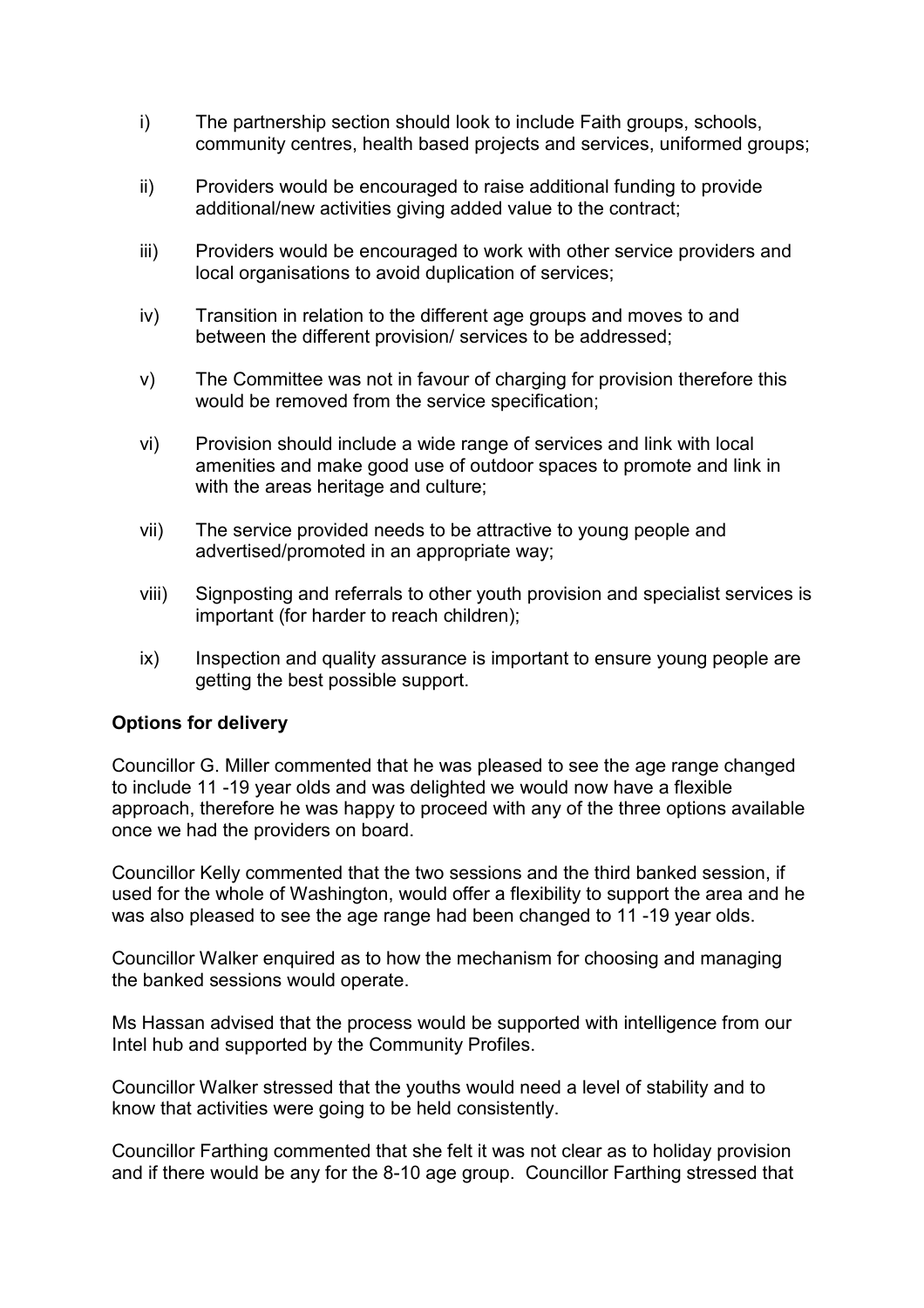provision for this group was needed to entertain during the school holidays to deter Anti Social Behaviour.

The Chairman advised that there was an additional session for 8 – 10 year olds to be included with the provision.

Ms Mitchell advised that should Members wish to enhance provision, that would be over and above the contracted provision but there was a finite budget to deliver the new contracts and the proposals presented made the best use of the resources available.

Councillor Thompson commented that he was really pleased to see the age range extended as it was important to engage with youths at an early age and raised concerns over the third option of banked sessions as the process may become rather 'messy' when moving sessions around the area should there be five different providers for each ward. Councillor Thompson also commented that he liked the option of having school holiday provision but was not keen on the idea of moving provision around.

Councillor Williams commented that we did only hit a small number of people with the youth work and an even smaller number of 8 -10 year olds. Councillor Williams believed there may be an issue if five different providers were awarded the contracts but this would be something that needed to be addressed as a Committee and she felt the two sessions plus a banked session offered the most flexibility.

Councillor Williams also commented that LMAPS would highlight where any issues were occurring to help us to work together as we needed to be more careful with our money.

Councillor H. Trueman commented that he felt the banked session was clouding the issue and would prefer to have three sessions and hope there would be scope for others.

Councillor Kelly commented that he did not believe we would have five different providers for each Ward and that he would prefer one provider bringing two sessions with a banked session also. Councillor Kelly also commented that he would be delighted to see two dedicated sessions in his Ward.

Councillor F. Miller enquired as to the performance indicators and what would happen if the provision wasn't working in a Ward.

The Chairman advised that the provision had to be flexible so that if something wasn't working, it could be looked at and changed if necessary.

Councillor Dianne Snowdon commented that she would prefer the banked sessions and that it would be up to the Committee how to manage them using the Intel hubs as it would be nice to have a level of flexibility to deal with issues.

Jim Kennedy, Area Youth Lead (Washington) advised that the Committee would also have the XL Youth Village provision to call upon.